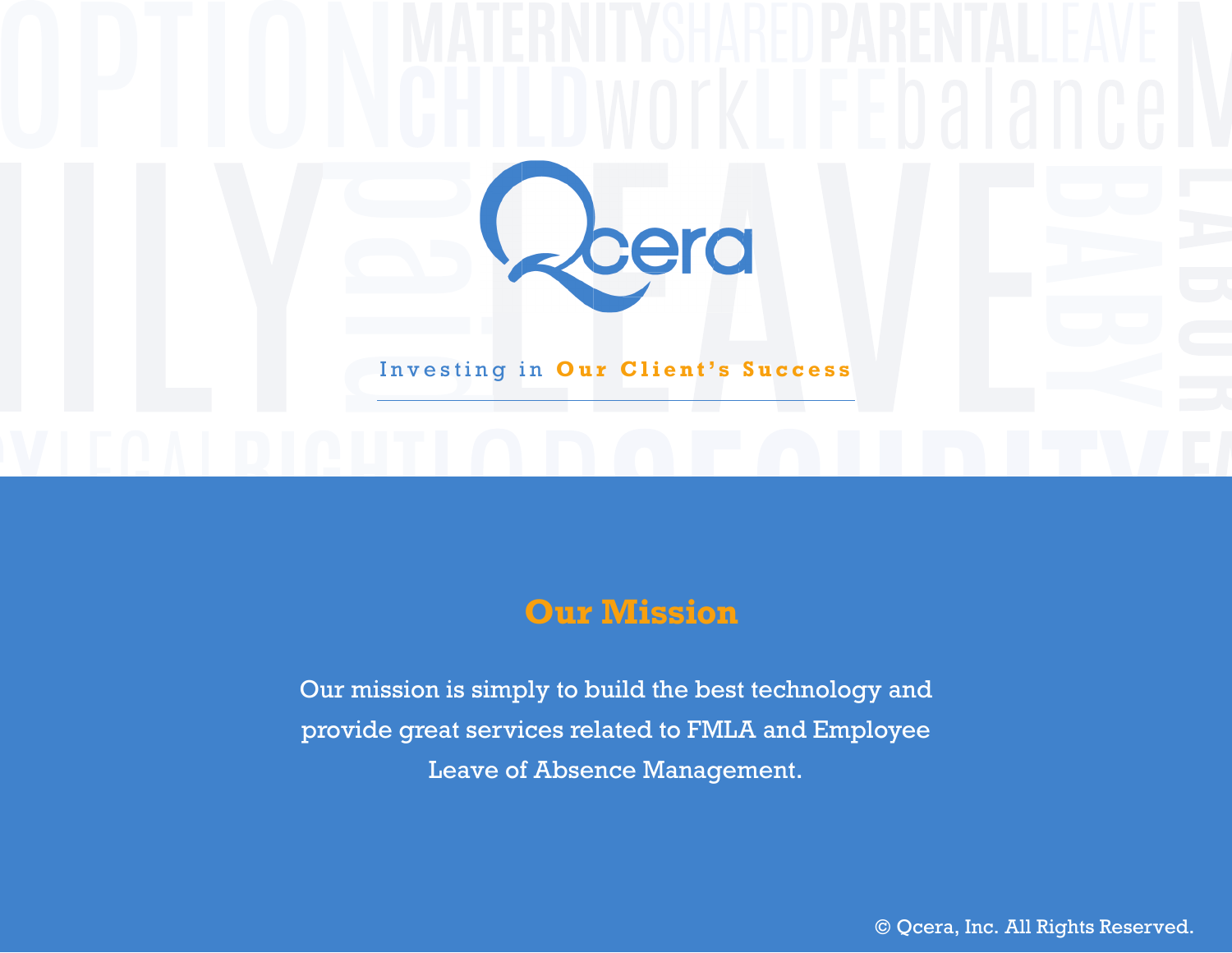# What Sets **Qcera** Apart

We have over **20 years experience** in providing leading software solutions and services for FMLA and Absence Management

We focus exclusively on building powerful, cost-effective, and **proven leave of absence management solutions** that effectively maximizes compliance and minimizes risk

We **invest in our clients' success** with a team of friendly experts, knowledgeable and motivated to do things right

We constantly evaluate our efficiency and effectiveness, embracing a **culture of continuous improvement** for our clients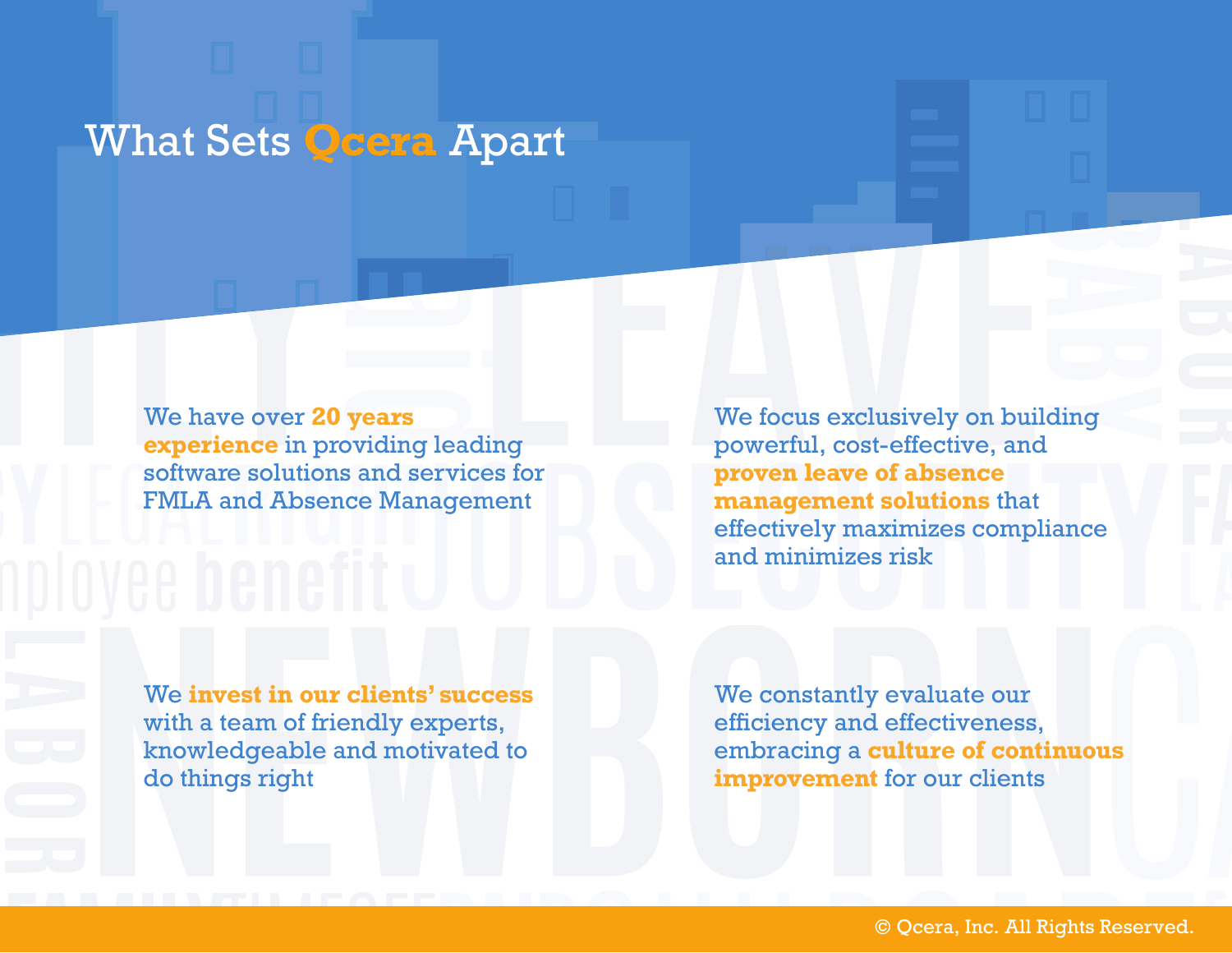### Our **Values** Are What Drives Our Growth

### **Our Mission**

To provide the best-in-class technology and services in FMLA and leave of absence management

### **Our Stakeholders:**

Employees & Families

Clients & Partners

People & Community

#### **Our Values:**

Doing the Right Thing and Doing Things Right Honesty and Integrity Continuous Innovation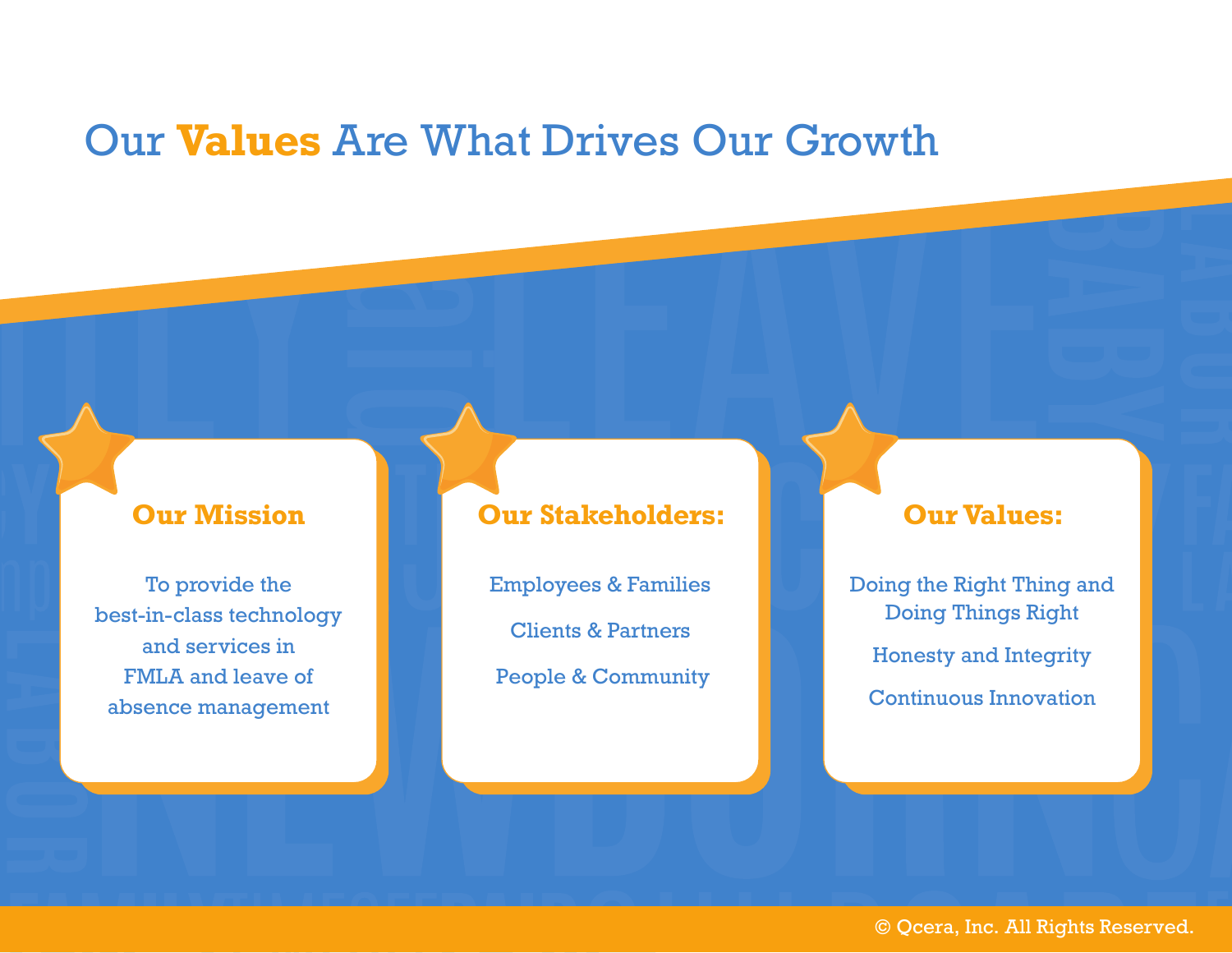# **D**iversity **E**quity and **I**nclusion

Immigrant and female founded, from day one Qcera's commitment to diversity and inclusion in the workplace has been the backbone behind our solutions that support over 2 million employees of all backgrounds in the United States.

As a company we are focused on ensuring that each employee has a voice, and recognize that each individual's skill and ideas are essential to our company's mission regardless of race, gender, sexual orientation, culture, and religious beliefs.

Why? By Doing the Right Thing and Doing Things Right internally first - impacts our unique solutions for both our clients and their employees.